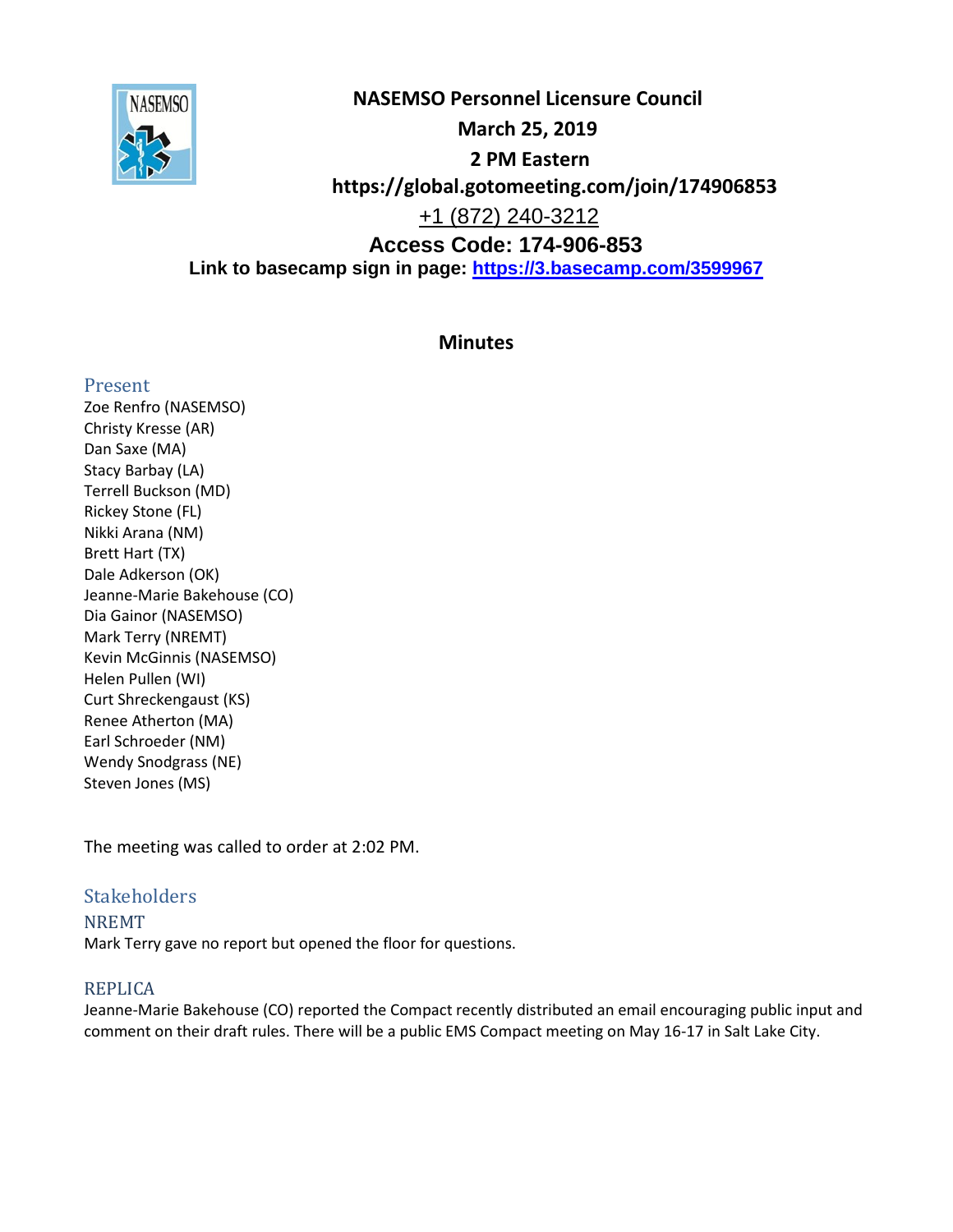# Council Priorities

Identify training requirements for investigators that canbe developed into training modules for state EMS offices to utilize. Investigation Process Module Sub-committee report (Curt).

Curt reported the subcommittee has emailed other regions and about ten individuals are willing to participate in the investigations. They will meet this Thursday, March 28 at 3 PM. Curt hopes to have something close to completion in advance of the in-person PLC meeting in May. Curt is coordinating with Dale and the AVL. The AVL is taking on the inspector piece.

Workforce Issues (see annual meeting below).

### *First two of three phases from discussion at JNEMSLC that Dia presented and were discussed at February meeting. Discuss how to tackle.*

Kevin reported he has had further discussion with Dia about workforce issues. The PLC will review the data definitions document with the expectation it and the workforce guidelines will be on the PLC's agenda in Salt Lake City. Dia would like to see the Education Committee pick up the portion of the work for the development process going up to the point of training content. PLC will review the second and third portion of what we'd talked about— the data definitions and the data definitions document (for example, taking the test or having someone renew their license).

Kevin confirmed the data definitions and workforce guidelines were posted on Basecamp and sent to the Council with the agenda.

# Annual Meeting Topics

## Characteristics of Sexual Predators (speaker obtained)

Kevin reported a speaker from New Jersey will present on identifying sexual predators.

## **Workforce**

### *Survey (Georgia) and concept of standard survey (will present).*

Brett Hart noted he will probably not attend the Annual Meeting and will send notes to Helen in advance.

*Review Data Definitions Documents for application to survey and general use.*

*Review EMS Workforce Guidelines for utility of content.*

### CLEAR presentation on training opportunities (speaker in process).

Helen reported CLEAR will present on either Monday or Tuesday at the Annual Meeting. Kevin clarified we haven't received formal confirmation from them yet, but expects to hear back from CLEAR soon.

### Review work of Investigation Process Module Sub-committee: Mapping an investigation process to define education necessary to implement it.

Kevin reported the PLC will consider this work group's work at the Annual Meeting.

## Psychomotor exam restructuring – the Kansas Experience. Presentations by Kansas and Louisiana. Discussion of the two approaches. (Speakers obtained).

Curt reported that the National Registry pushes the BLS psychomotor exam down to the state level. Kansas looked at that process for about a year and a half, examining their options and looking at what the next generation of exam could be. Kansas developed a 15-minute scenario-based examination, expecting that given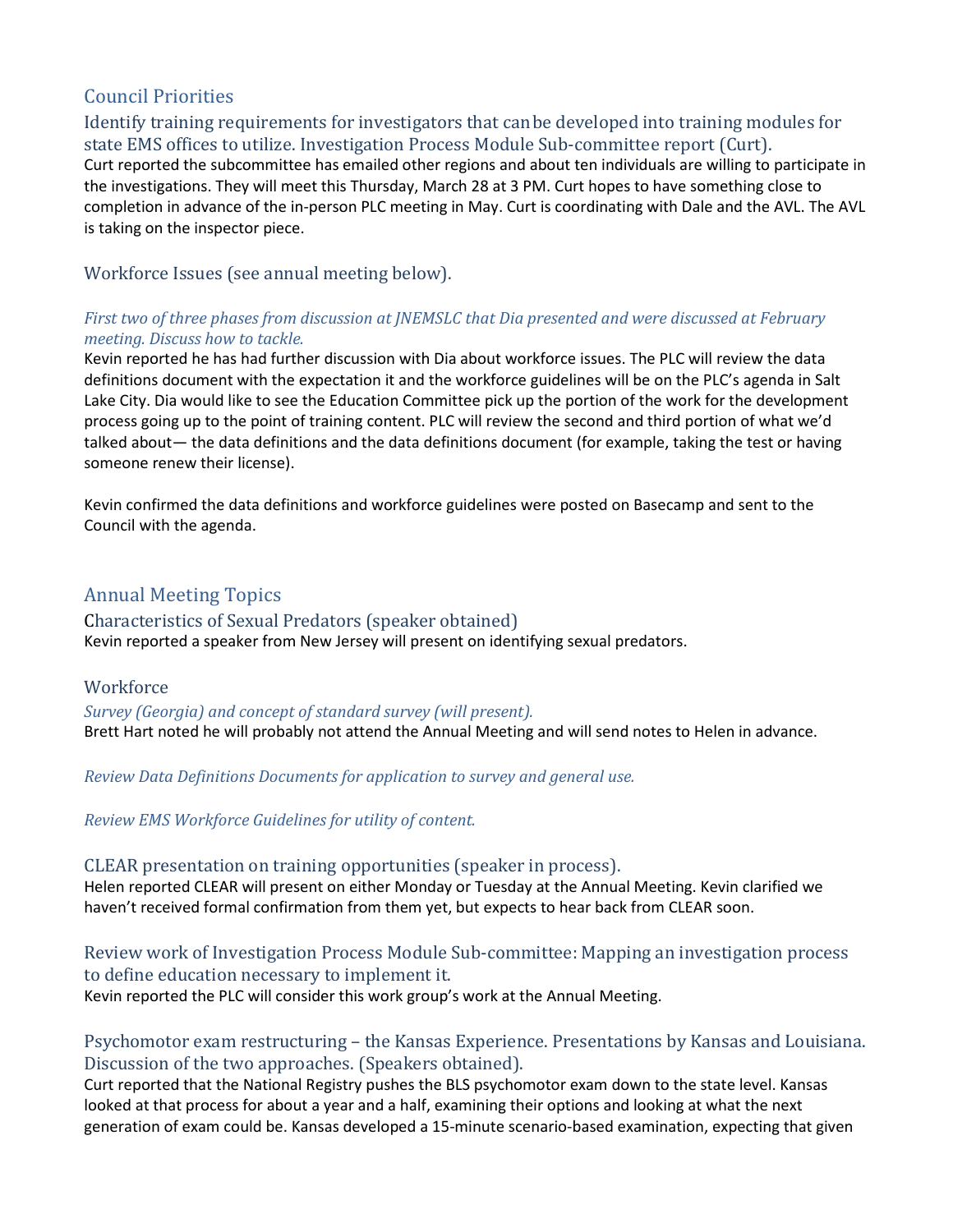any scenario, the student should be able to use their skills to treat and manage their patient. Kansas' pass rate is fairly high, so they are reviewing the process as a whole. Dr. Applegate from the National Registry attended an exam session and provided positive feedback. The schools and students have also provided positive feedback on this exam.

Helen asked if they did a cost analysis of the previous cycle versus this new cycle, and Curt noted they are just now pulling together the numbers of the previous exam. The previous process was through a vendor at \$125 per candidate. Sponsoring organizations are setting their own price. Kansas sends four state office personnel to each exam site.

Kevin noted there will be PLC presentations on the Kansas and Louisiana psychomotor exams at the Annual Meeting.

#### Licensing software – discussion of approaches.

Helen noted only two states replied to her request for details on what licensing software they use. Curt asked if anyone uses something other than a homegrown system or ImageTrend's system. Dan from Massachusetts uses a product that is neither homegrown nor ImageTrend that is not satisfactory. They may transition to a product developed by JD software in several years. Certifications are issued only after a query from National Registry.

Brett Hart noted Texas uses a VERSA commercial product off-the-shelf system that supports all of the health department professional licenses.

Rickey Stone has used VERSA online for more than ten years. Stacy Barbay reported Louisiana has a local company who does their records along with the Department of Health. Louisiana is currently building a system specifically for EMS licenses that will ping National Registry. Louisiana is about to enter into the second revision and hope to have a robust system within the year.

### Prevention and Detecting of Drug Tampering (speaker obtained)

Curt reported that FDA investigator Virginia Keys (local to Salt Lake City) will present on drug tampering. Curt confirmed the presentation will help state EMS offices identify and prevent drug tampering without demonstrating how one might tamper with drugs.

#### PLC Chair-Elect and Other Elections.

Helen confirmed PLC will open nominations with the announcement of the April meeting and close nominations before the Annual Meeting.

#### NASEMSO officer check-in.

Kevin noted this will be an opportunity for Keith and Kyle to speak to the Council and answer questions from the Council.

#### Other topics

Kevin asked the Council if they would like to add any other topics to the Annual Meeting agenda. No additions were made, and it was suggested that hot topics might come up at the Annual Meeting.

### Hot Issues

Renee Atherton from Massachusetts suggested sharing information on their investigation process. Massachusetts is seeing an uptick in falsification of documents, such as patient care reports, as well as outright lying. Curt confirmed Kansas has seen all of the above, but often have to count on services to report individuals.